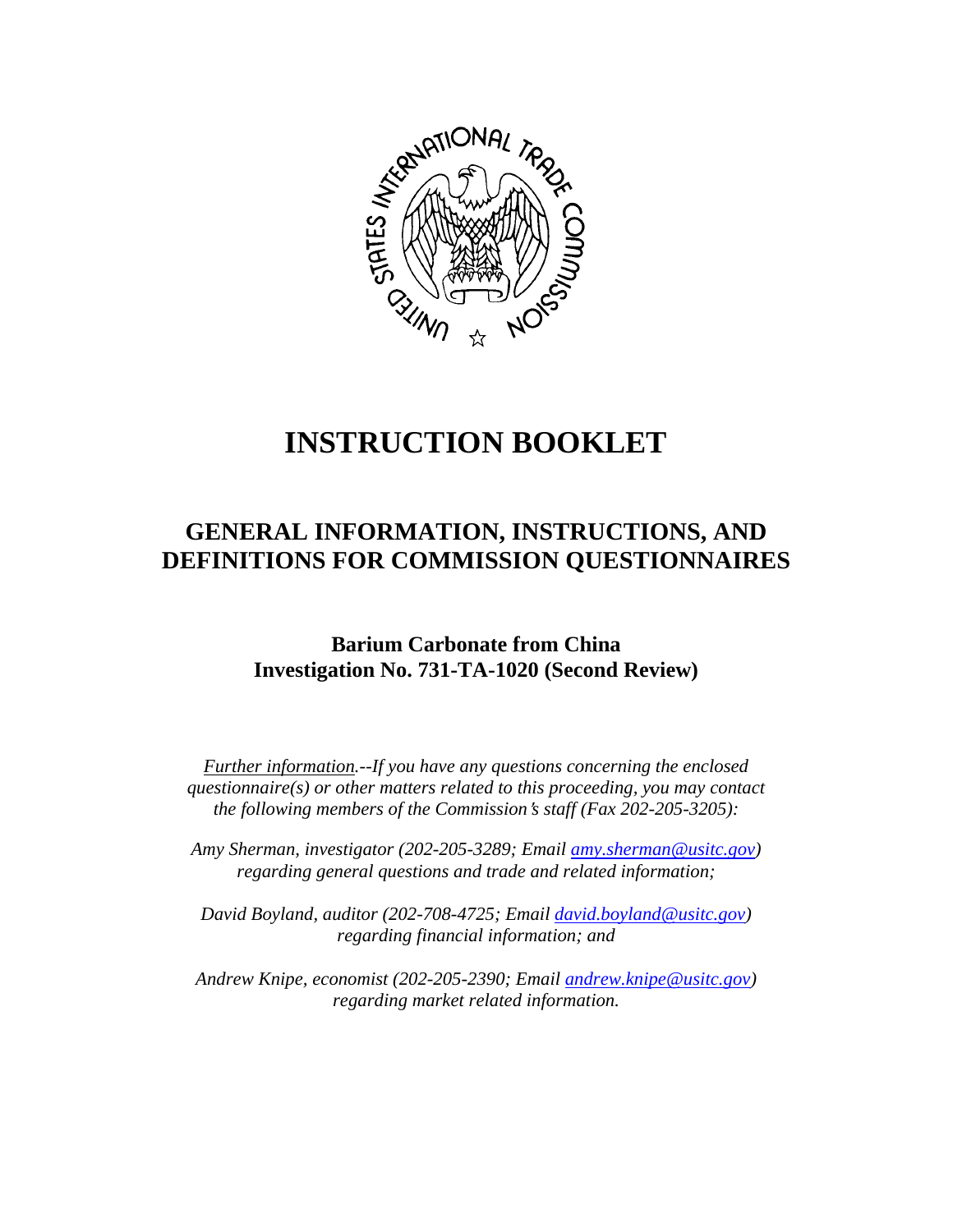#### **GENERAL INFORMATION**

*Background*.--On October 1, 2003, the Department of Commerce ("Commerce") issued an antidumping duty order on imports of barium carbonate from China (68 FR 56619). On March 17, 2009, Commerce issued a continuation of the antidumping duty order on imports of barium carbonate from China (74 FR 11348). On February 3, 2014, the Commission instituted a review pursuant to section 751(c) of the Tariff Act of 1930 (19 U.S.C. § 1675(c)) (the Act) to determine whether revocation of the order would be likely to lead to continuation or recurrence of material injury to the domestic industry within a reasonably foreseeable time (79 FR 6219). If both the Commission and Commerce make an affirmative determination, the order will remain in place. If either the Commission or Commerce makes a negative determination, the Department of Commerce will revoke the order.

Questionnaires and other information pertinent to this proceeding are available at http://usitc.gov/trade\_remedy/731\_ad\_701\_cvd/investigations/2014/barium\_carbonate/reviewphase.htm. Please direct questions regarding the questionnaire and correspondence to Amy Sherman (amy.sherman@usitc.gov, 202-205-3289) at the U.S. International Trade Commission, 500 E Street, SW, Washington, D.C. 20436. Correspondence may be sent to the above address or via FAX to 202-205-3205. Hearing-impaired individuals can obtain information regarding this proceeding via the Commission's TDD terminal (202-205-1810).

*Due date of questionnaire(s)*.-- Please submit the completed questionnaire(s) to the United States International Trade Commission so as to be received by no later than **October 3, 2014**. Because Commission staff might contact you with questions during the course of the proceeding, save the final version of the document(s) and retain all files and worksheets associated with the completed questionnaire(s). Please also retain a copy of any paper original document that you submit.

*Service of questionnaire response(s)*.--In the event that your firm is a party to this proceeding, you are required to serve a copy of the questionnaire(s), once completed, on parties to the proceeding that are subject to administrative protective order (see 19 CFR § 207.7). A list of such parties is maintained by the Commission's Secretary and may be obtained by calling 202-205-1803. A certificate of service must accompany the copy of the completed questionnaire(s) you submit (see 19 CFR § 207.7).

*Confidentiality*.--The commercial and financial data furnished in response to the enclosed questionnaire(s) that reveal the individual operations of your firm will be treated as confidential by the Commission to the extent that such data are not otherwise available to the public and will not be disclosed except as may be required by law (see  $19$  U.S.C.  $$1677f$ ). Such confidential information will not be published in a manner that will reveal the individual operations of your firm; however, general characterizations of numerical business proprietary information (such as discussion of trends) will be treated as confidential business information only at the request of the submitter for good cause shown.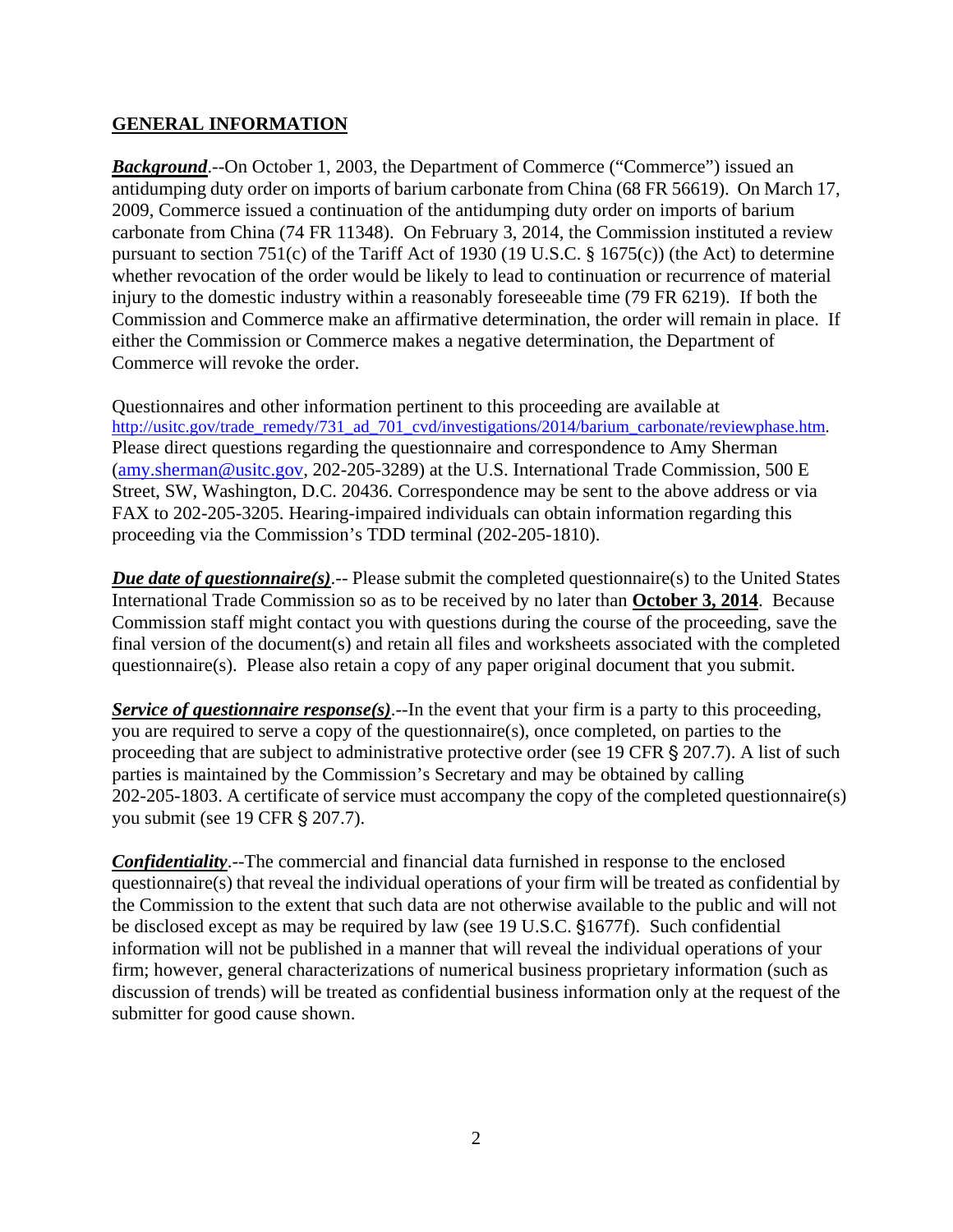#### **GENERAL INFORMATION--***Continued*

*Verification***.--The information submitted in the enclosed questionnaire(s) is subject to audit and verification by the Commission. To facilitate possible verification of data, please keep all of your files, worksheets, and supporting documents used in the preparation of the questionnaire response(s).**

*Release of information*.--The information provided by your firm in response to the questionnaire(s), as well as any other business proprietary information submitted by your firm to the Commission in connection with the proceeding, may become subject to, and released under, the administrative protective order provisions of the Tariff Act of 1930 (19 U.S.C. §1677f) and section 207.7 of the Commission's Rules of Practice and Procedure (19 CFR § 207.7). This means that certain lawyers and other authorized individuals may temporarily be given access to the information for use in connection with this review or other import-injury proceedings or reviews conducted by the Commission on the same or similar merchandise; those individuals would be subject to severe penalties if the information were divulged to unauthorized individuals.

#### **INSTRUCTIONS**

*Answer all questions*.--Do not leave any question or section blank unless a questionnaire expressly directs you to skip over certain questions or sections. If the answer to any question is zero or "none", enter the number zero or "none". **If information is not readily available from your records in exactly the form requested, furnish carefully prepared estimates.** Answers to questions and any necessary comments or explanations should be entered in the space provided or in a separate MS Word document submitted along with the questionnaire(s). If your firm is completing more than one questionnaire in connection with this proceeding (i.e., a producer, importer, and/or purchaser questionnaire), you need not respond to duplicated questions in the questionnaires.

*Consolidate all U.S. establishments*.--Report the requested data for your establishment(s) located in the United States. **Firms operating more than one establishment should combine the data for all establishments into a single report.**

*Electronic completion***.—Please electronically enter your responses into the Commission provided MS Word document**. The MS Word versions of all the questionnaires in this proceeding are available online at the ITC web page or may be obtained directly from the Commission's Investigator, Amy Sherman (amy.sherman@usitc.gov, 202-205-3289).

*Electronic submission***.--**Responding firms should submit their questionnaire responses electronically in MS Word format. The submission of questionnaire responses in the MS Word format allows the Commission to electronically extract data from questionnaires and thus, compile, assess, and analyze submitted data more efficiently and promptly. Furthermore, the electronic submission of questionnaires completed in MS Word facilitates the Commission's ability to produce documents that comply with Section 508 of the Rehabilitation Act of 1973. There are three electronic submissions options detailed below.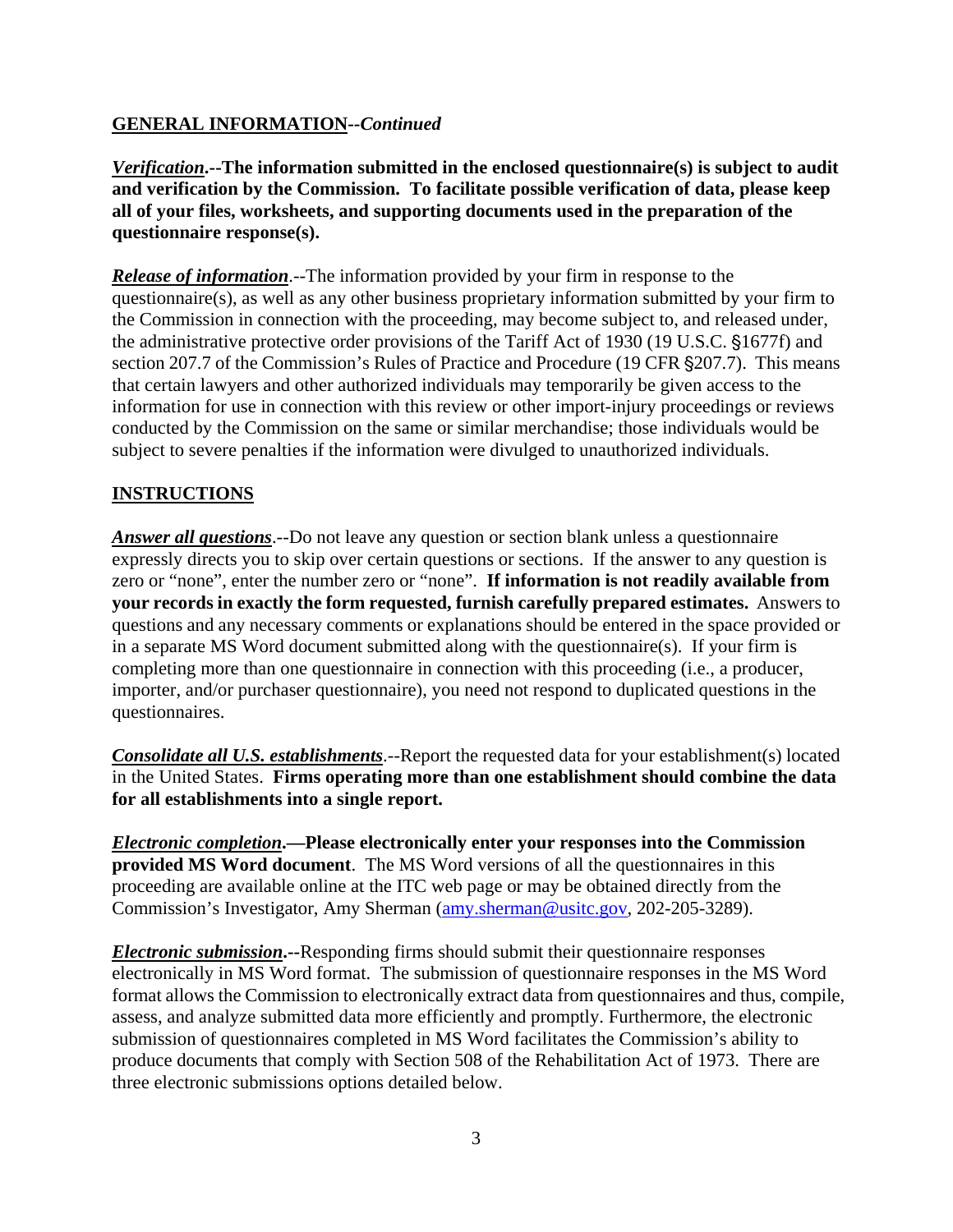#### **INSTRUCTIONS--***Continued*

#### **OPTIONS FOR FILING**

This questionnaire is available as a "fillable" form in MS Word format on the Commission's website at

http://usitc.gov/trade\_remedy/731\_ad\_701\_cvd/investigations/2014/barium\_carbonate/reviewphase.htm.

*Please do not attempt to modify the format or permissions of the questionnaire document*. Please complete the questionnaire and submit it electronically using one of the methods noted below. If your firm is unable to complete the MS Word questionnaire or cannot use one of the electronic methods of submission, please contact the Commission for further instructions.

• **Upload via Secure Drop Box.**—Upload the completed questionnaire in MS Word format along with a scanned copy of the signed certification page (page 1) through the Commission's secure upload facility:

*Web address*: https://dropbox.usitc.gov/oinv/ *Pin*: **BACO**

**• E-mail**.—E-mail your questionnaire to the investigator identified on page 1 of the Instruction Booklet; include a scanned copy of the signed certification page (page 1). Type the following in the e-mail subject line: BPI Questionnaire, Inv. No. 731-TA-1020. Please *note that submitting your questionnaire by e-mail may subject your firm's business proprietary information to transmission over an unsecure environment and to possible disclosure. If you choose this option, the Commission warns you that any risk involving possible disclosure of such information is assumed by the submitter and not by the Commission.* 

**• Compact disc (CD)**.—Copy your MS Word questionnaire onto a CD. Also please include a signed certification page (page 1), and mail to the U.S. International Trade Commission, 500 E. Street, SW, Washington, DC 20024. *It is strongly recommended that you use an overnight mail service. U.S. mail sent to government offices undergoes additional processing which not only results in substantial delays in delivery but may also damage CDs.* 

Note: If you are a party to the proceeding, and service of the questionnaire is required, such service should be made in paper form.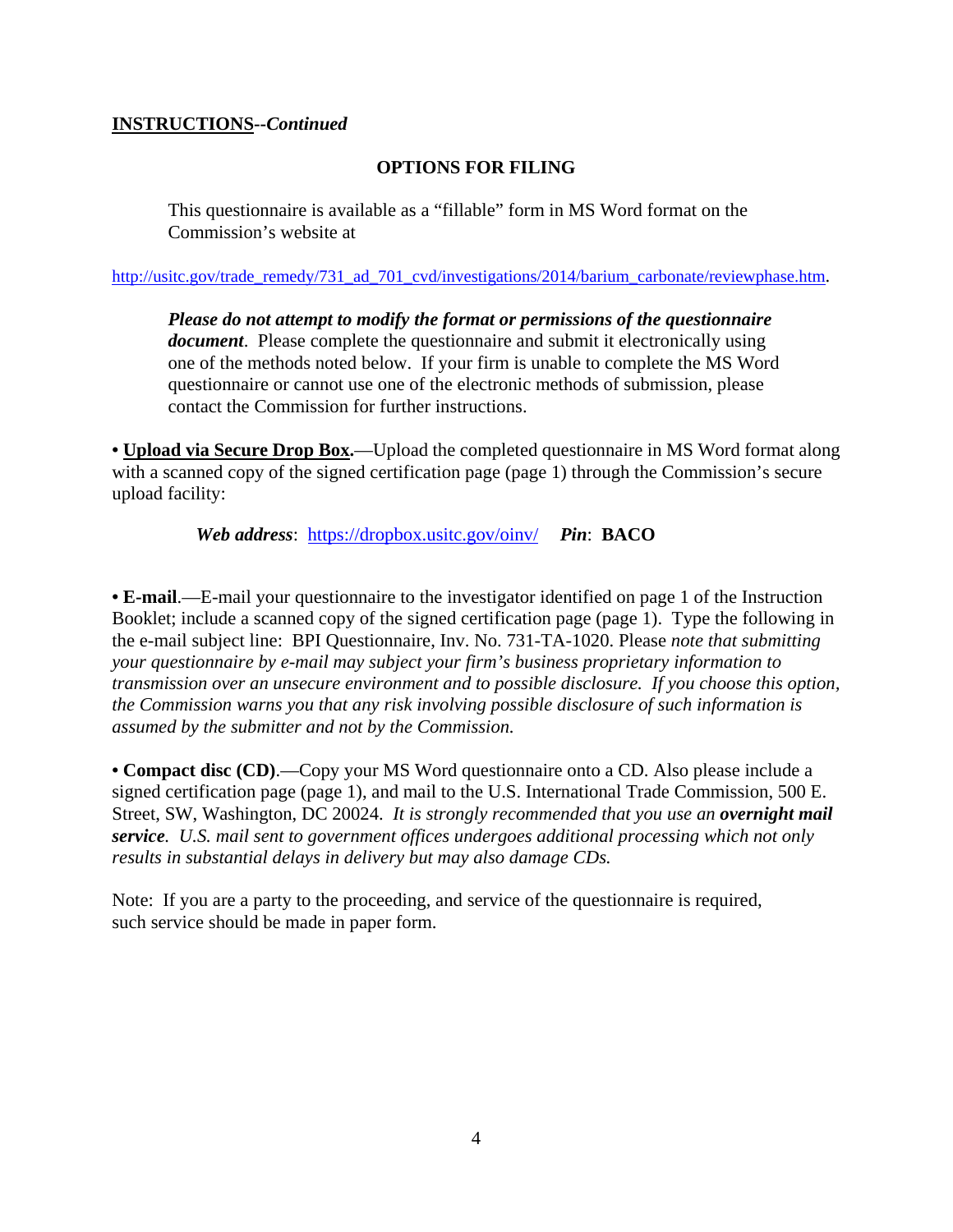#### **DEFINITIONS**

*Barium carbonate*.—Consists of barium carbonate, regardless of form or grade. The product is classifiable under subheading 2836.60.00 of the Harmonized Tariff Schedule of the United States ("HTSUS"). Although the HTSUS subheading is provided for convenience and customs purposes, the written description of the scope of this proceeding is dispositive.

*Firm*.--An individual proprietorship, partnership, joint venture, association, corporation (including any subsidiary corporation), business trust, cooperative, trustee in bankruptcy, or receiver under decree of any court.

*Related firm*.--A firm that your firm solely or jointly owned, managed, or otherwise controlled; a firm that solely or jointly owned, managed, or otherwise controlled your firm; and/or a firm that was solely or jointly owned, managed, or otherwise controlled by a firm that also solely or jointly owned, managed, or otherwise controlled your firm.

*Establishment*.--Each facility of a firm in the United States involved in the production, importation, and/or purchase of barium carbonate (as defined above), including auxiliary facilities operated in conjunction with (whether or not physically separate from) such facilities.

*United States*.--For purposes of this proceeding, the 50 States, Puerto Rico, the U.S. Virgin Islands, and the District of Columbia.

*Importer*.--Any person or firm engaged, either directly or through a parent company or subsidiary, in importing barium carbonate (as defined above) into the United States from a foreign manufacturer or through its selling agent.

*Imports*.--Those products identified for Customs purposes as imports for consumption for which your firm was the importer of record (i.e., was responsible for paying any import duty) or consignee (i.e., to which the merchandise was first delivered).

**Import quantities**.--Quantities reported should be net of returns.

**Import values**.--Values reported should be landed, duty-paid values (but not including antidumping and/or countervailing duties) at the U.S. port of entry, including ocean freight and insurance costs, brokerage charges, and normal import duties (i.e., including all charges except inland freight in the United States and antidumping and/or countervailing duties).

*Purchaser*.--Any person or firm engaged, either directly or through a parent company or subsidiary, in purchasing barium carbonate (as defined above) from another firm that produces, imports, or otherwise distributes barium carbonate. A retail firm that is the importer of record may be considered a purchaser.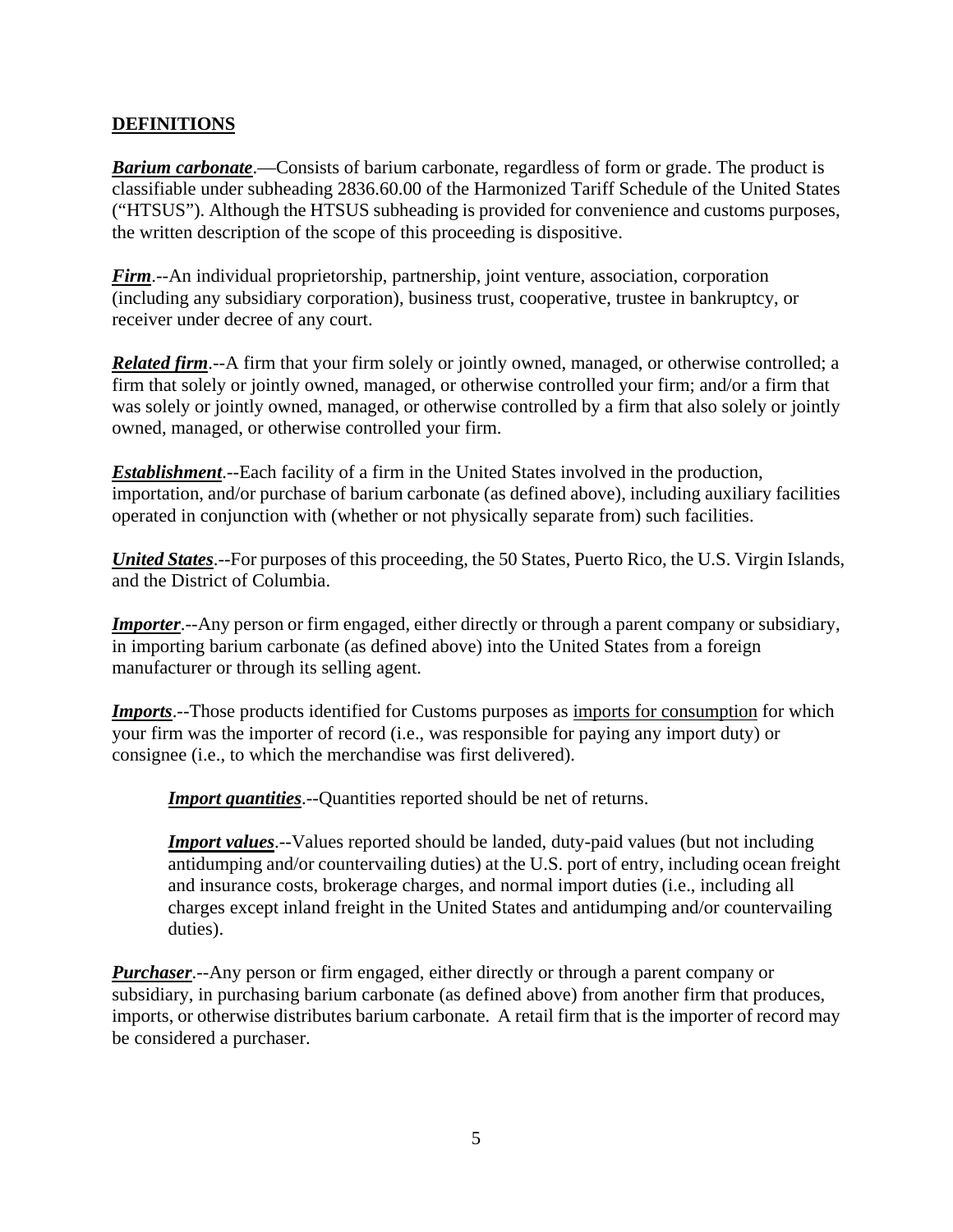#### **DEFINITIONS--***Continued*

*Purchases*.--Purchases from all sources, NOT including direct imports from foreign sources located outside of the United States (which should be reported in an importer questionnaire).

*Purchase quantities*.--Quantities reported should be net of returns.

*Purchase values*.--Values reported should be net values (i.e., gross purchase values less all discounts, allowances, rebates, and the value of returned goods), delivered to your U.S. receiving point.

*Shipments*.--Shipments of products produced in or imported by your U.S. establishment(s). Include shipments to the contracting firm of product produced by your firm under a toll agreement.

*Shipment quantities*.--Quantities reported should be net of returns.

*Shipment values*.--Values reported should be net values (*i.e.*, gross sales values less all discounts, allowances, rebates, prepaid freight, and the value of returned goods), f.o.b. your U.S. point of shipment. The value of domestic shipments to the contracting firm under a toll agreement is the conversion fee (including profit).

#### *Types of shipments*:

*U.S. shipments*.--Commercial shipments, internal consumption, and transfers to related firms within the United States.

*Commercial shipments*.--Shipments, other than internal consumption and transfers to related firms, within the United States.

*Internal consumption*.--Product consumed internally by your firm.

*Transfers to related firms*.--Shipments made to related domestic firms.

*Export shipments*.--Shipments to destinations outside the United States, including shipments to related firms.

*Inventories*.--Finished goods inventory, not raw materials or work-in-progress.